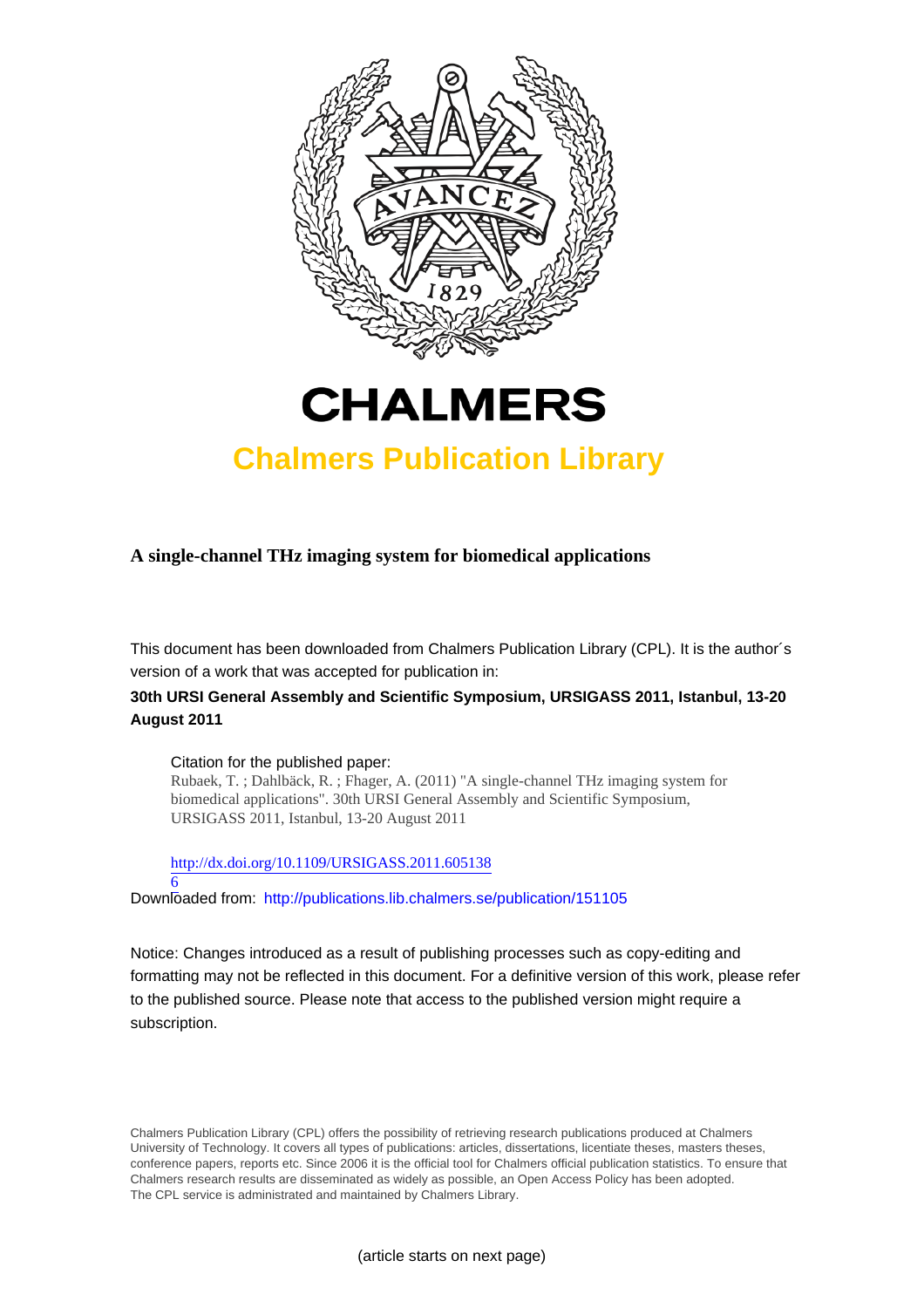#### **A Single-Channel THz Imaging System for Biomedical Applications**

Tonny Rubæk<sup>1</sup>, Robin N. Dahlbäck<sup>2</sup>, Andreas Fhager<sup>1</sup>, Mikael Persson<sup>1</sup>, and Jan Stake<sup>2</sup>

<sup>1</sup> Division of Signal Processing and Biomedical Engineering, Department of Signals and Systems Chalmers University of Technology

SE-41296 Gothenburg, Sweden

rubaek@chalmers.se, andreas.fhager@chalmers.se, mikael.persson@chalmers.se

<sup>2</sup> Terahertz and Millimetre Wave Laboratory, Department of Microtechnology and Nanoscience – MC2

Chalmers University of Technology

SE-41296 Gothenburg, Sweden

dahlback@chalmers.se, jan.stake@chalmers.se

#### **Abstract**

Due to technological advances, imaging in the THz-range of the electromagnetic spectrum is currently emerging as an interesting tool for security, safety, and biomedical applications. In this paper, a THz imaging system designed for biomedical analysis is described. The system consists of a pair of antennas operating in transmission mode at 335 GHz. The antennas can be moved independently of each other and a tomographic imaging algorithm is used to reconstruct the images.

#### **1 Introduction**

In recent years, advances in the development of hardware in the THz region of the electromagnetic spectrum (ranging from 300 GHz to 3 THz) has made imaging and spectroscopy with THz waves a viable tool for medical applications [1–3] such as cancer diagnostics, dental imaging, and wound monitoring [4–6].

At THz frequencies, the absorption caused by the water content of the biological tissues is governing the interaction between the electromagnetic waves and the tissue. This allows for easily identifying tissues with different water content, e.g., healthy and cancerous tissue [7, 8]. It does, however, also severely limits the penetration, implying that only the outermost few fractions of a mm of most soft tissues can be examined [4]. For tissues with a low content of water, such as teeth and bone, the penetration depth is much greater [3, 9]. A number of biomedically interesting molecules also have resonances in the THz part of the frequency spectrum [10, 11]. This implies that apart from classical imaging, spectroscopy is also an interesting biomedical application of THz.

THz imaging today is most commonly performed using pulsed THz imaging in which a short pulse (having a wide bandwidth) is used to image the sample. The imaging system may be operating either with transmission measurements with the sample under investigation positioned between the transmitting and receiving antennas [12], or in reflection mode with the transmitter and receiver positioned on the same side of the sample [13, 14].

In this paper, a continuous-wave system which is currently being developed at Chalmers University of Technology is described. In such systems, the information which is contained in the multiple frequencies of the broadband imaging system must be retrieved by combining different transmitter and receiver combinations. This paper includes a description of the THz hardware and a description of the tomographic imaging algorithm.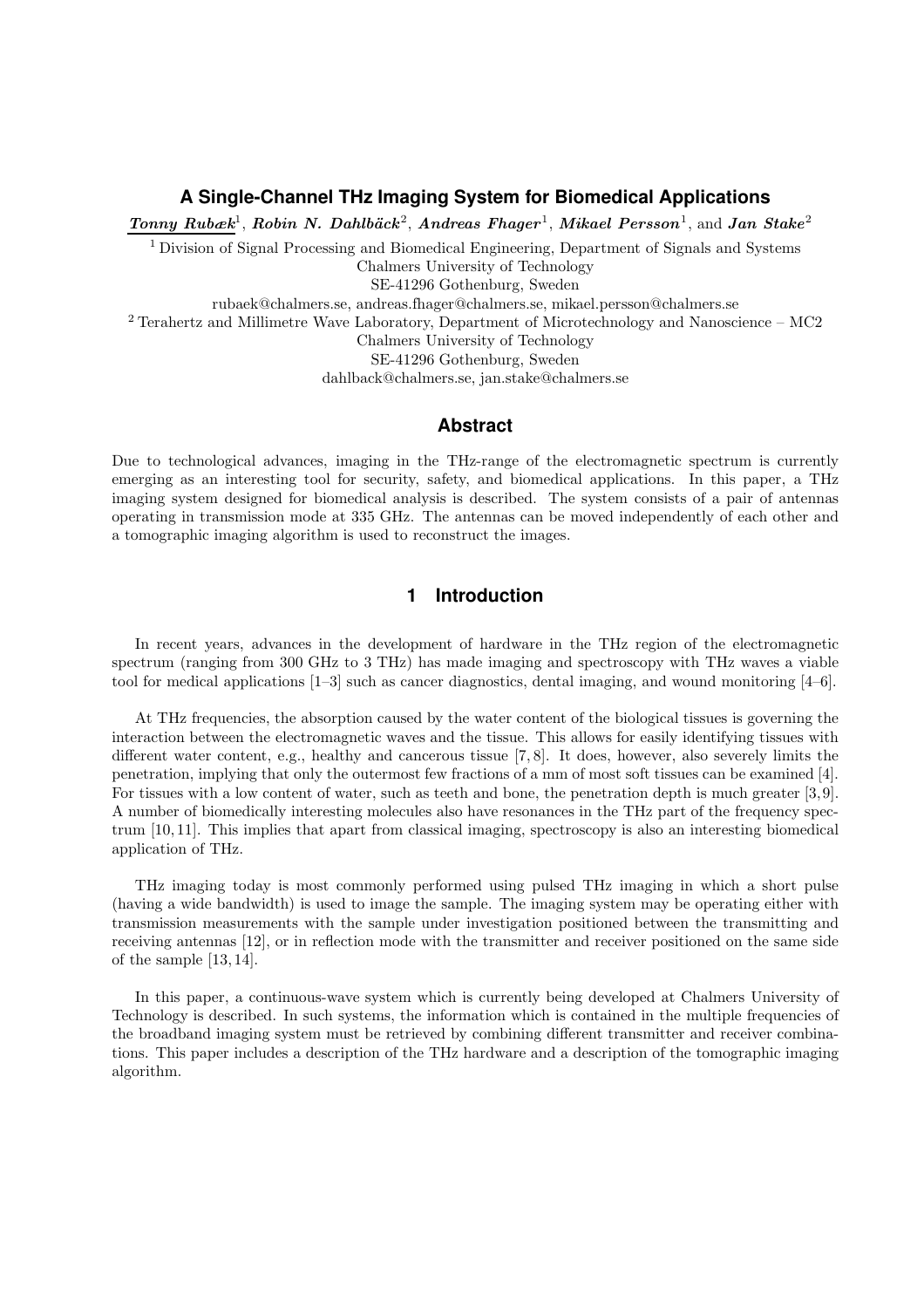

Figure 1: Photo of the imaging system. The IF hardware can be seen in the bottom of the photo while the frequency doublers and antennas are mounted on the movable axes in the top of the photo.



Figure 2: Photo of the antennas used in the system. The antennas are open-ended waveguides and absorbers have been mounted behind the antennas to minimize the effects of standing waves.

#### **2 System Design**

A photo of the system is shown in Fig. 1. The system consists of three parts: A high-frequency circuit capable of transmitting a CW signal on the transmitting channel while measuring the resulting amplitude and phase on the receiving channel; a mechanical setup capable of scanning the transmit and receive antennas independent of each other at opposite sides of the sample to be investigated; and finally a computer which controls the data acquisition process.

The antennas used in the system are simple open-ended waveguides based on standard rectangular WR-2.8 waveguides. A photo of the antennas is shown in Fig. 2. To minimize the effects of standing waves in the imaging domain, absorbers have been placed behind and around the antennas. These can be seen as the gray and black slabs in Fig. 2. By surrounding the antennas with absorbers in this manner, the influence of the surroundings is effectively eliminated and the antennas behaves as if they are positioned in free space.

The antennas are characterized by a rather broad radiation pattern. The 3 dB beam width in the farfield is approximately 110◦ by 70◦ and although the antennas are not used in the farfield, this gives a good indication of the width of the beam of the antennas. Although such a broad beam is usually avoided in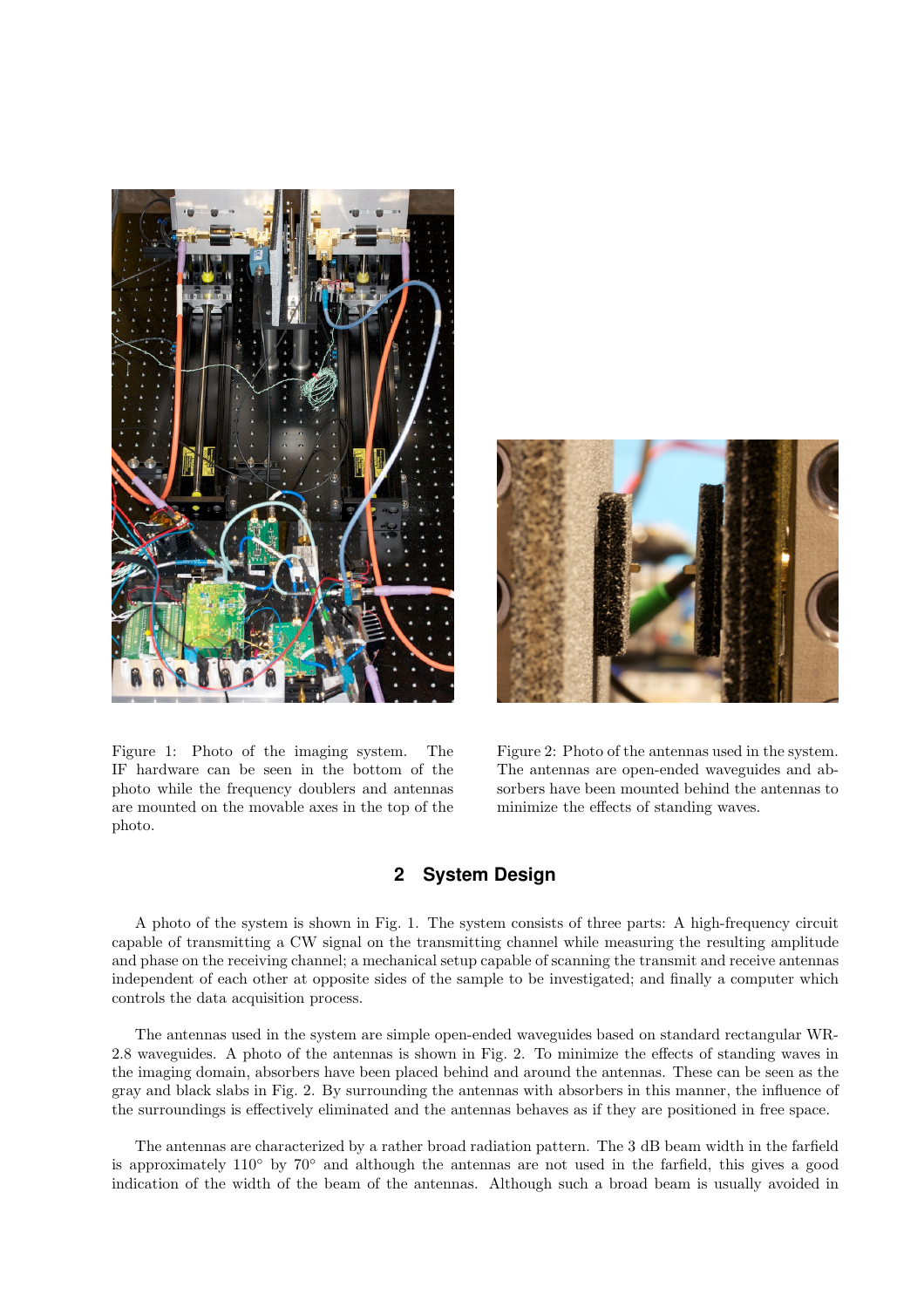wideband imaging systems, the broad beam is advantageous when doing CW imaging since it allows for the transmitter and receiver to see the same region of the sample under test from multiple angles. Something which is not easily achieved with antennas with a narrow beam.

#### **3 Imaging Algorithm**

In the imaging system, a tomographic algorithm is applied for creating the images. The measured complex signal  $S_{r,t}$  for a given position of the transmit and receive antennas (indicated by the subscript r, t) can be divided into two components: One originating from the incident field and one from the scattered field. The incident field is the field which is present in the system when there is no sample in the system, and the scattered field is the field which arises when a sample is positioned in the system. The signal can thus be expressed as:

$$
S_{r,t}^{\text{tot}} = S_{r,t}^{\text{inc}} + S_{r,t}^{\text{set}} \tag{1}
$$

wherein  $S_{r,t}^{\text{tot}}$  is the total measured signal,  $S_{r,t}^{\text{inc}}$  is the part of the signal originating from the incident field, and  $S_{r,t}^{\text{set}}$  is the part of the signal originating from the scattered field.

By introducing the object function

$$
O(r) = \Delta \sigma(r) - i\omega \Delta \epsilon(r) \tag{2a}
$$

the scattered field from a given object can be expressed as

$$
\boldsymbol{E}^{\text{set}} = i\omega\mu_0 \int\limits_V \boldsymbol{\bar{\bar{G}}}(\boldsymbol{r}, \boldsymbol{r}') \cdot \boldsymbol{E}^{\text{tot}}(\boldsymbol{r}') O(\boldsymbol{r}') \,\text{d}\boldsymbol{r}'. \tag{2b}
$$

In these expressions r and r' are position vectors,  $\bar{G}$  is the dyadic Green's function, and  $E^{\rm sct}$  and  $E^{\rm tot}$ are the scattered and total electric field, respectively. The object function  $\hat{O}$  is given by the contrast in conductivity  $\sigma$  and permittivity  $\epsilon$  between the object and the background, i.e.,

$$
\Delta \sigma(\mathbf{r}) = \sigma(\mathbf{r}) - \sigma_{\text{bg}} \tag{3a}
$$

and

$$
\Delta \epsilon(\mathbf{r}) = \epsilon(\mathbf{r}) - \epsilon_{\text{bg}}.\tag{3b}
$$

By application of the reciprocity theorem it can be shown that the change in the measured signal caused by the presence of a scatterer can be expressed as

$$
S_{r,t}^{\text{set}} = \alpha \int\limits_{V} \boldsymbol{E}^{\text{trans}}(\boldsymbol{r}') \cdot \boldsymbol{E}^{\text{rec}}(\boldsymbol{r}') O(\boldsymbol{r}') \, \text{d}\boldsymbol{r}' \tag{4}
$$

wherein  $\alpha$  is a constant which is dependent on various parameters of the system setup, such as how the antennas are fed. The two fields  $E^{trans}(r')$  and  $E^{rec}(r')$  are the fields at the point  $r'$  when the transmitting or the receiving antenna, respectively, are transmitting.

Thus, the expression in (4) allows for setting up an equation system which can be solved for the unknown distribution of the object function. For small targets or targets with low contrast, the expression in (4) can be solved as a set of linear equations wherein the fields  $E^{trans}(r')$  and  $E^{rec}(r')$  are assumed to be equal to those of the empty system. By discretizing the volume in which the sample under investigation is positioned and scanning the transmitting and receiving antennas to several different locations, the matrix equation

$$
\underline{E}\underline{O} = \underline{S} \tag{5}
$$

can be constructed. Herein  $\underline{E}$  is a matrix consisting of the products of the fields for each of the cells of the discretized volume,  $\overline{Q}$  is a column vector holding the unknown values of the object function, and  $\overline{S}$  is a column vector holding the measured signals.